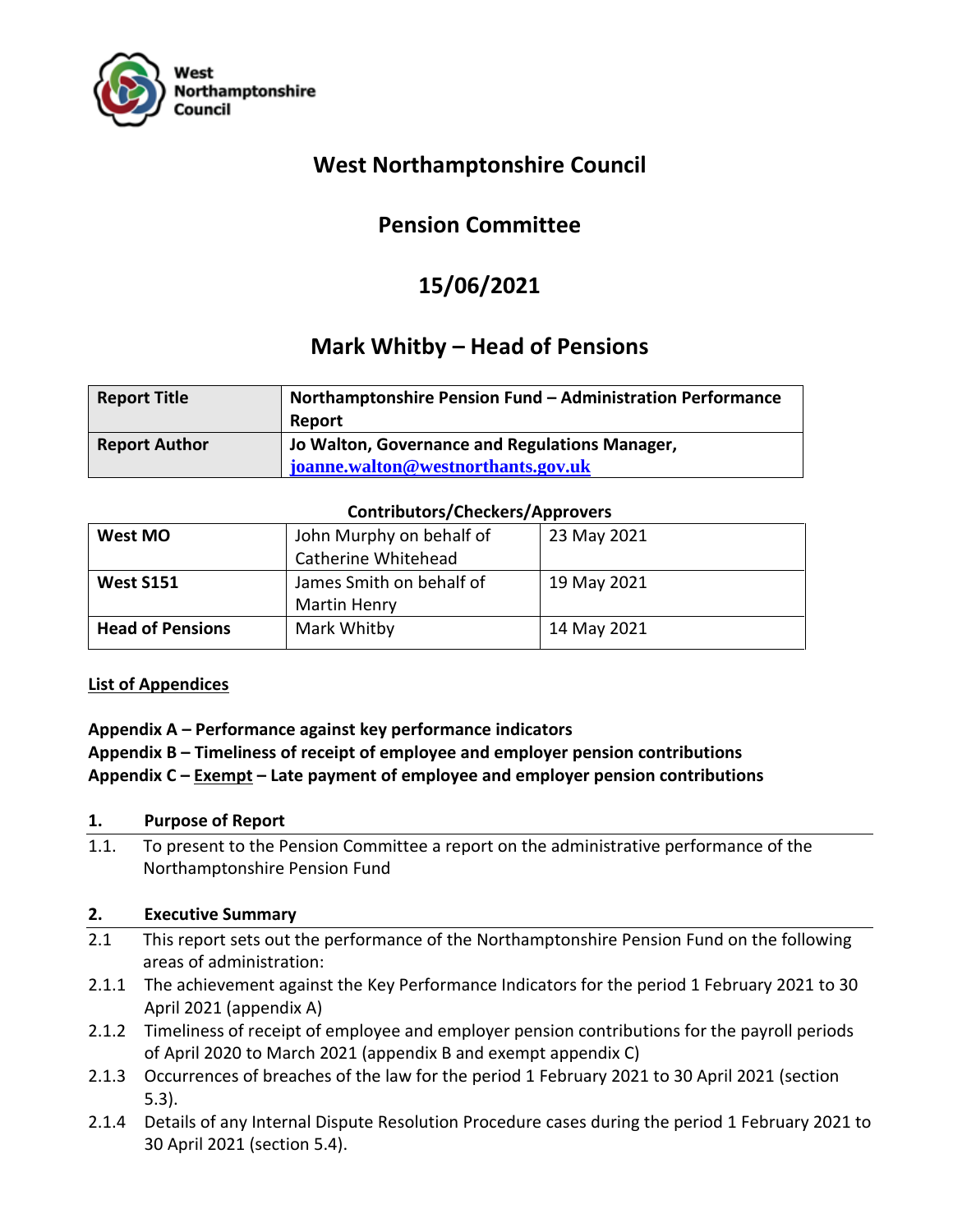#### **3. Recommendations**

3.1 The Pension Committee is asked to note the contents of the report.

#### **4. Report Background**

4.1 One of the core functions of the Pension Committee is to ensure the effective and efficient governance and administration of the Northamptonshire Pension Fund. This report demonstrates a number of key areas of administration performance for consideration by the Pension Committee.

#### **5. Issues and Choices**

#### 5.1 Key Performance Indicators

- 5.1.1 The Pension Committee has previously agreed a set of key performance indicators (KPIs) to assess the performance of the Pensions Service in the delivery of key items of casework. The actual performance against these KPIs for the period 1 February 2021 to 30 April 2021 can be found in appendix A along with the explanations for any underperformance.
- 5.1.2 Two-thirds of the targets have been met and/or exceeded with consistent above target performance in the areas of notifying leavers of their entitlement to a deferred benefit and the provision of estimates of benefits upon an individual's request.
- 5.2 Receipt of employee and employer contributions
- 5.2.1 Scheme employers have a statutory obligation to arrange for the correct deduction of employee and employer contributions and to ensure payment reaches the Pension Fund by the 19th of the month following the month of deduction. Providing an associated monthly statement/schedule in an acceptable format.
- 5.2.2 The table in appendix B shows the percentage of employers in the Northamptonshire Pension Fund who paid their employee and employer contributions and/or submitted their schedules on time or late for the payroll periods 1 April 2020 to 31 March 2021.
- 5.2.3 In May 2020 and March 2021 all scheme employers paid over their contributions on time. Over the course of 2020/21, a total of 99.4% of employers completed the pay-over by the due date. An average of 98.6% of employers submitted their payment schedules on time in the same time period.
- 5.2.4 Details of any employers that paid their employee and employer contributions later than the statutory deadline are detailed in the exempt appendix C.
- 5.3 Breaches of the Law
- 5.3.1 There are many laws relating to the Local Government Pension Scheme, with various individuals, including the Pension Committee and Local Pension Both (collectively and as individuals) having a statutory duty to report material breaches of those laws to the Regulator. The Northamptonshire Pension Fund maintains a record of both material breaches that are reported to the Pensions Regulator as well breaches that are deemed not to be of material significance and so are not reported to the Pensions Regulator.
	- Type of breach **Detail of breach** Course of action Material 1991 | None n/a Non-material 18 refund of pension contribution payments were claimed by and paid to members outside of the statutory 5-year period. No further action at this stage, it is likely that the legislation surrounding this will be amended to remove the 5 year requirement.
- 5.3.2 For the period 1 February 2021 to 30 April 2021 the following breaches of the law occurred.

#### 5.4 Internal Dispute Resolution Procedure cases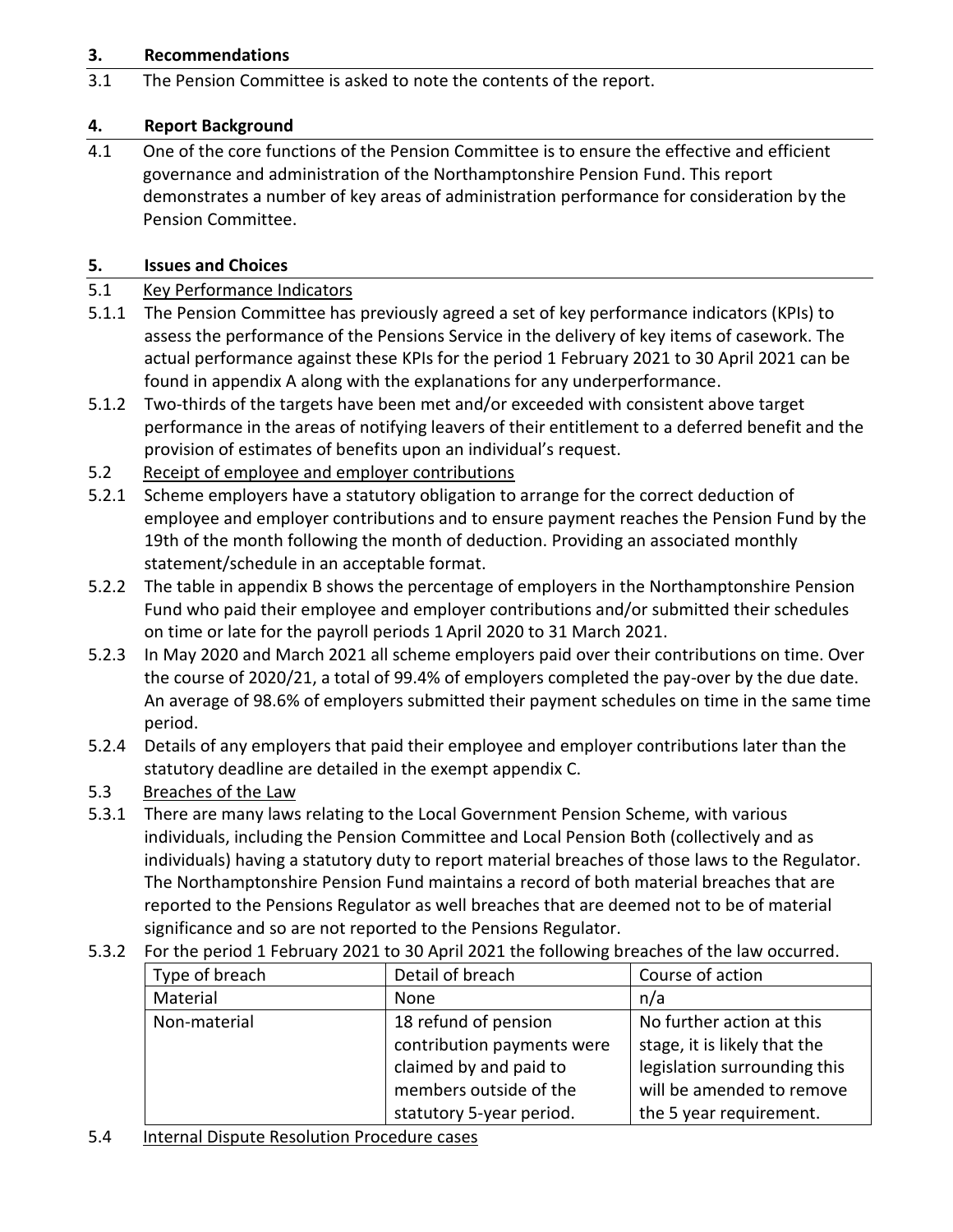- 5.4.1 Members, prospective members, and beneficiaries may not always agree with pension decisions that are made, or may be unhappy that decisions have not been made, by either an administering authority or a scheme employer. The Internal Dispute Resolution Procedure (IDRP) is the route by which they may raise their concerns and challenge such decisions.
- 5.4.2 In the period 1 February 2021 to 30 April 2021 the following administering authority disputes were either raised an/or responded to.

| Nature of dispute            | Stage 1 (adjudicated by the   | Stage 2 (adjudicated by the |  |
|------------------------------|-------------------------------|-----------------------------|--|
|                              | <b>Head of Pensions</b>       | Monitoring Officer)         |  |
| Seeking reinstatement /      | In progress. Information      | Appeal received 26 March    |  |
| compensation for two LGPS    | gathering has been            | 2021. Deadline for response |  |
| deferred benefits being      | undertaken with the claims    | was 26 May 2021 and has     |  |
| transferred to a recognised  | management company            | been extended to 6 July     |  |
| overseas pension scheme in   | during the course of 2020.    | 2021.                       |  |
| 2014 (received 26 June       | Legal advice has been sought. |                             |  |
| 2020)                        | Not upheld (2 March 2021)     |                             |  |
| Retirement grant paid was    | Partially upheld (25          | Appeal received 16 April    |  |
| less than incorrectly quoted | November 2020)                | 2021. Deadline for response |  |
| (received 17 September       |                               | is 16 June 2021.            |  |
| 2020)                        |                               |                             |  |
| Dispute over not being able  | Not upheld (24 June 2020)     | Appeal received 23          |  |
| to transfer out on           |                               | December 2020. Not upheld   |  |
| employment ending at age     |                               | (15 March 2021).            |  |
| 55+ with immediate           |                               |                             |  |
| entitlement to payment of    |                               |                             |  |
| benefits.(27 April 2020)     |                               |                             |  |

#### **6. Implications (including financial implications)**

#### 6.1 **Resources and Financial**

6.1.1 There are no resources or financial implications arising from the proposals.

#### 6.2 **Legal**

6.2.1 There are no legal implications arising from the proposals, as it is the view of Officers that the breaches reported in section 5.3.2 are not of material significance to the Pension Regulator.

#### 6.3 **Risk**

6.3.1 The mitigated risks associated with this report has been captured in the Fund's risk register as detailed below -

| Risk No. | <b>Risk</b>                                                  | Residual    |
|----------|--------------------------------------------------------------|-------------|
|          |                                                              | risk rating |
| 6        | Information may not be provided to stakeholders as required. | Green       |
| 8        | Those charged with governance are unable to fulfil their     | Green       |
|          | responsibilities effectively                                 |             |
| 17       | Failure to provide relevant information to the Pension Fund  | Green       |
|          | Committee/Pension Board to enable informed decision making   |             |

The Fund's full risk register can be found on the Fund's website at the following link: <https://pensions.northamptonshire.gov.uk/governance/key-documents/northamptonshire/>

#### 6.4 **Relevant Pension Fund Objectives**